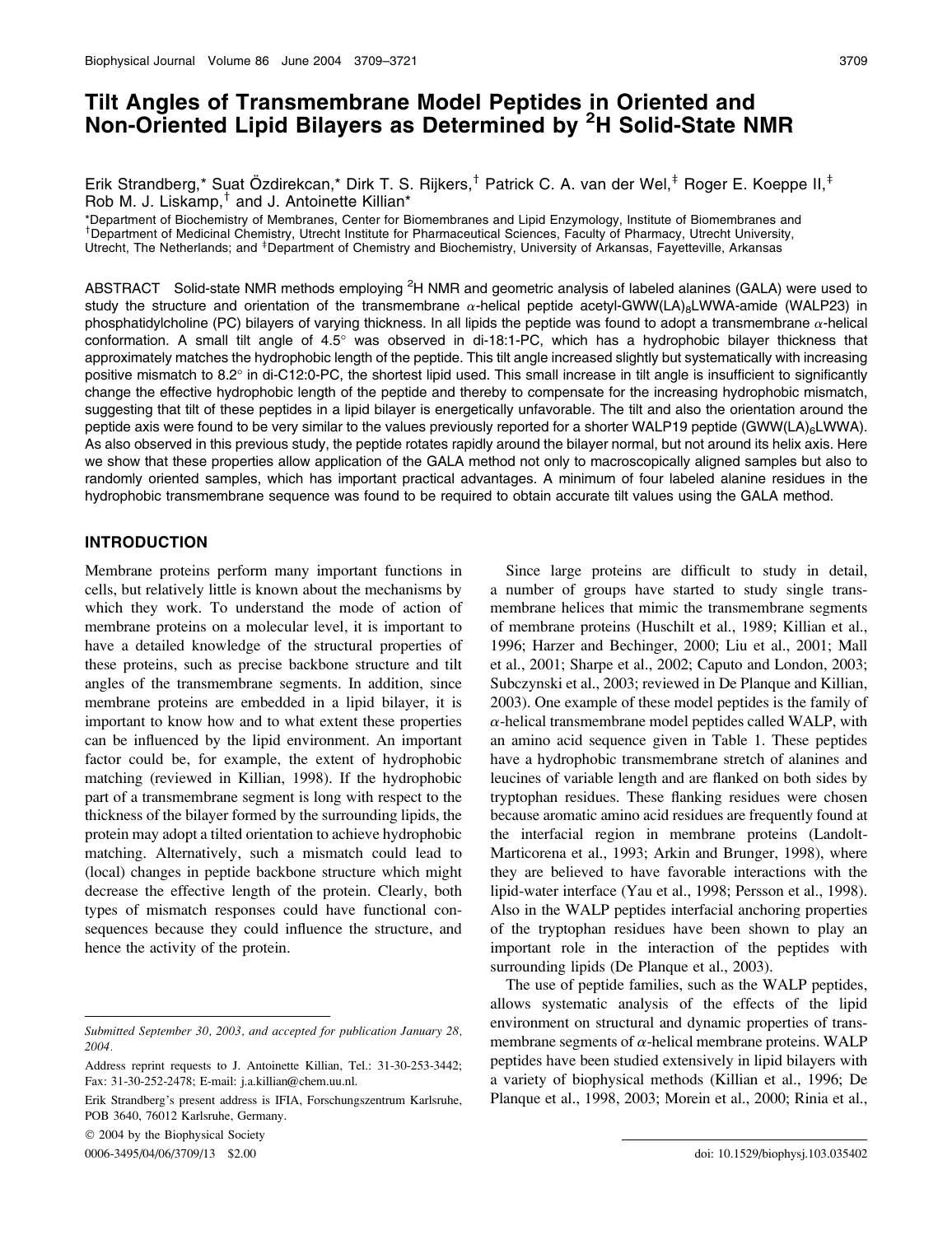TABLE 1 Amino acid sequences of the peptides used

| Peptide            | Sequence                          |  |  |
|--------------------|-----------------------------------|--|--|
| WALP <sub>19</sub> | $Actyl-GWW(LA)6LWWA-ethanolamine$ |  |  |
| WALP23             | $Acetyl-GWW(LA)8LWWA-amide$       |  |  |

2000; Demmers et al., 2000; Strandberg et al., 2002). Circular dichroism and Fourier transform infrared experiments have shown that WALP peptides are mostly transmembrane and  $\alpha$ -helical (Killian et al., 1996; De Planque et al., 1999; 2001). Recently, a solid-state NMR method was developed, based on geometric analysis of labeled alanines (GALA) to study the orientation and backbone structure of transmembrane peptides (Van der Wel et al., 2002). The method uses  $CD<sub>3</sub>$  labels on different alanine residues in the transmembrane part of peptides. The peptide-containing bilayers are macroscopically oriented between glass plates, and the quadrupolar splittings from <sup>2</sup>H NMR spectra are measured for each labeled position. The results are analyzed based on a peptide model with  $\alpha$ -helical geometry. Due to this geometry, GALA is a very sensitive method to study peptide tilt and backbone conformation, allowing a high resolution of the tilt angle. Detection of changes in the tilt for a specific peptide, assuming that the dynamics do not change significantly, can be made with a resolution of  $\langle 1^{\circ}$ . The method was applied to study the backbone and tilt angle of WALP19 in lipid bilayers of phosphatidylcholine with different lengths of the hydrocarbon chains (Van der Wel et al., 2002). The tilt was found to be essentially independent of the lipid length, and even in the relatively short di-C12:0-PC only a very small tilt and no backbone distortions were found (Van der Wel et al., 2002).

In the present study a longer peptide, WALP23, is used together with the same lipids as in the previous WALP19 study, resulting in peptide/lipid systems with a significantly larger positive mismatch. Therefore, if hydrophobic mismatch is important for determining the tilt angles, a significant tilt could be expected for this peptide, in particular in the shortest lipids. WALP23 also has more alanines in the hydrophobic region, giving more potential data points to use in the analysis. Since this feature would yield more data points than would be required to determine the tilt angle for a regular  $\alpha$ -helix, application of this method to WALP23 allows a detailed analysis of possible deviations from an  $\alpha$ helical structure if small changes in the backbone structure would occur. In addition, we explore the possibility of analyzing tilt and precise backbone structure by using nonoriented bilayers. Such an approach would not only have practical advantages; such samples also better mimic the situation in biological membranes, in terms of water content and lipid packing.

Our results show that analysis of peptide tilt in unoriented bilayers indeed is possible. In all lipid systems investigated, only a small tilt of WALP23 was observed, which increased slightly with the extent of mismatch. The results will be compared with those previously obtained on WALP19 and discussed in light of other hydrophobic mismatch responses.

# MATERIALS AND METHODS

#### Materials

WALP23 (amino acid sequence acetyl-GWW(LA)<sub>8</sub>LWWA-amide) was synthesized using Fmoc/tBu solid phase peptide synthesis and purified as described elsewhere for related KALP peptides (De Planque et al., 1999). Deuterated L-alanine- $d_4$  was obtained from Sigma-Aldrich (St. Louis, MO) and its amino functionality was protected by an 9-fluorenylmethyloxycarbonyl (Fmoc) group as described by Ten Kortenaar et al. (1986) before being used in the synthesis. The WALP peptides were isotopically labeled with one of the alanine residues in the transmembrane domain deuterium-labeled. 1,2-dilauroyl-sn-glycero-3-phosphatidylcholine (di-C12:0-PC), 1,2-ditridecanoyl-sn-glycero-3-phosphatidylcholine (di-C13:0-PC), 1,2-dimyristoylsn-glycero-3-phosphatidylcholine (di-C14:0-PC), and 1,2-dioleoyl-sn-glycero-3-phosphatidylcholine (di-C18:1-PC) were purchased from Avanti Polar Lipids (Alabaster, AL) and used without further purification. Trifluoroacetic acid (TFA) and 2,2,2-trifluoroethanol (TFE) were obtained from Merck (Darmstadt, Germany). Deuterium-depleted water was obtained from Sigma Aldrich. All other chemicals were of analytical grade. Water was deionized and filtered with a Milli-Q Water purification system from Millipore (Bedford, MA).

## Methods

#### Sample preparation

Stock solutions were prepared of the lipid in chloroform and the amount of lipid was checked by a phosphorus assay. To remove residual traces of TFA in the peptide powder after synthesis, peptides were dissolved in 1 ml TFE and dried to a film in a rotavapor and resolubilized in TFE. This procedure was repeated twice. The peptide solution was then added to an appropriate amount of the lipid solution. The mixture was vortexed and dried to a film in a rotavapor. The samples were further dried overnight under vacuum.

For oriented samples, the dry lipid-peptide film was redissolved in 2 ml methanol/chloroform (1:1 volume ratio) and the solution was spread on 50 glass plates of size 24  $\times$  4.8  $\times$  0.07 mm (Marienfeld Laboratory Glassware, Lauda-Koenigshofen, Germany). Dry peptide/lipid films were obtained by subsequent air-drying followed by drying under vacuum overnight. The dry plates were stacked in a 27  $\times$  6  $\times$  6 mm glass cuvette under a  $N_2(g)$  flow and hydrated with deuterium-depleted water to get a hydration of 40% (w/w). The cuvette was sealed with an end-glass plate using fast-drying epoxy glue. Samples were allowed to equilibrate at 37°C for typically one week, until they became transparent, which is an indication for good alignment on the glass plates. Subsequently samples were stored at room temperature before measurements. Typically  $2 \mu$  mol of peptide and  $40 \mu$ mol of lipid was used for each sample. Lower P/L ratios were tried in a few samples, by keeping the amount of peptide constant while increasing the lipid content. However, this resulted in less-well-oriented samples, probably due to the high amount of sample material per glass plate.

For unoriented samples, the dry lipid-peptide film was hydrated in 200–  $300-\mu$ l deuterium-depleted water and the suspension was transferred to 7-mm diameter glass tubes. The pH of the suspension was checked to be at 6 or above. The tubes were sealed with a silicon stopper and epoxy glue. In unoriented samples, typically 1  $\mu$ mol of peptide and 100  $\mu$ mol of lipid was used for each sample, with a peptide/lipid molar ratio of 1:100. In a test series with P/L between 1:20 and 1:200 it was found that  $P/L = 1:100$  or lower gave better resolved splittings, whereas the value of the splitting did not depend on the peptide concentration in this range.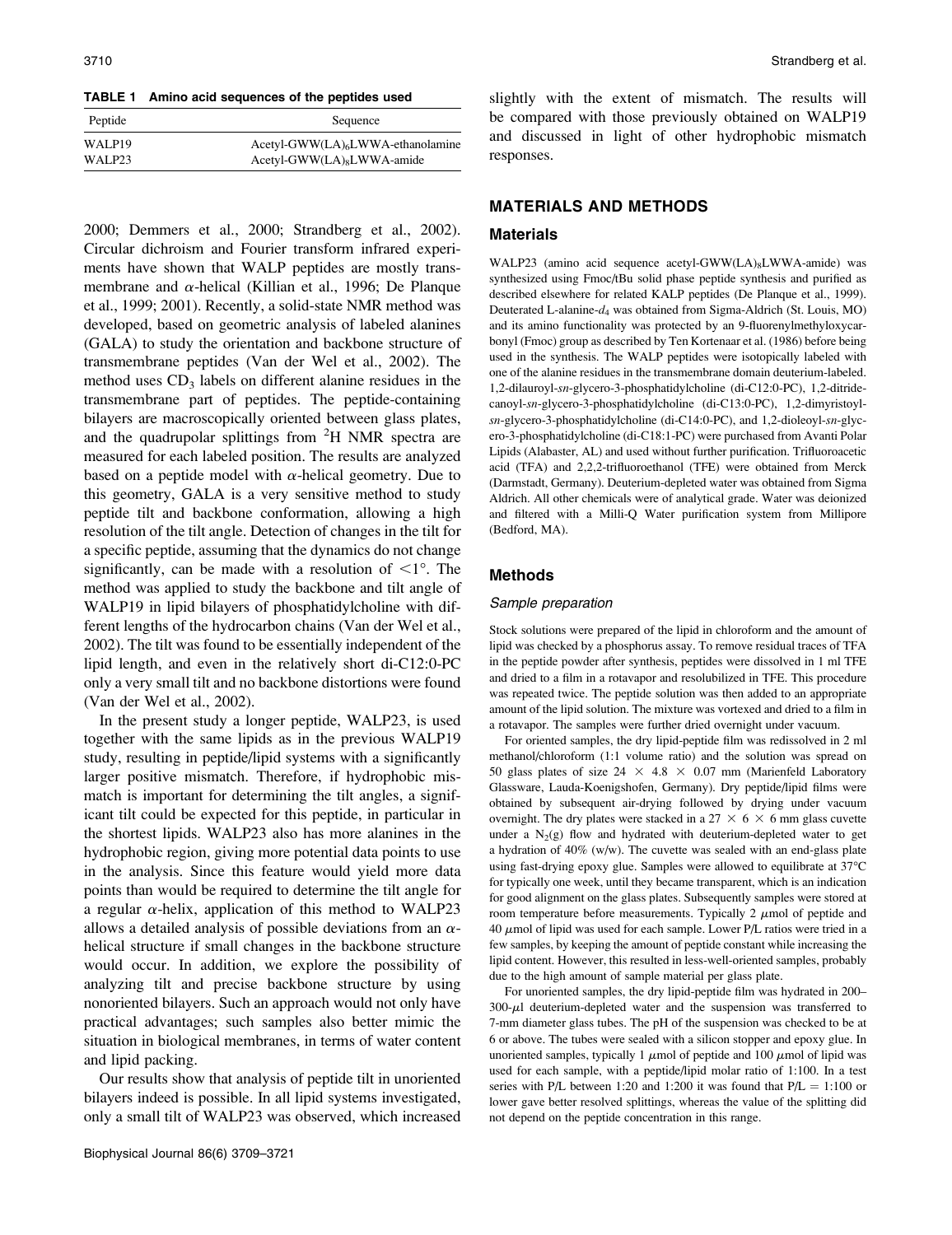#### NMR spectroscopy

NMR experiments were carried out on a Bruker Avance 500 MHz NMR spectrometer (Bruker Biospin, Karlsruhe, Germany). Unless stated otherwise, measurements were performed at 40°C. Samples were allowed to equilibrate at this temperature for at least 10 min before measurements.

<sup>31</sup>P NMR experiments were performed at 202.5 MHz using a one-pulse experiment with a 13.4- $\mu$ s 90° pulse, 1.3-s relaxation delay time, 100-kHz spectral width, 1024 data points, and gated proton-noise decoupling. Between 200 and 2000 scans were collected. Spectra were processed on the spectrometer by DC offset correction, zero-filling to 2048 data points, and a 50-Hz exponential multiplication before Fourier transformation. <sup>2</sup>

 $^{2}$ H NMR experiments were performed at 76.78 MHz using a quadrupolar echo experiment with a 5.6- $\mu$ s 90° pulse, an echo delay of 50  $\mu$ s, a 100-ms relaxation delay time, 1 MHz spectral width, and 1024 data points. Between 200,000 and 1,000,000 scans were collected. Acquisition was started before the echo and the time domain data was left-shifted to get the FID starting at the echo maximum before further processing by zero-filling to 8192 data points and a 100-Hz exponential multiplication followed by Fourier transformation.

#### **Calculations**

Quadrupolar splittings from the labeled positions were measured from <sup>2</sup>H NMR spectra. The data were fitted to a model of an  $\alpha$ -helix in a manner that parallels the previous procedure (Van der Wel et al., 2002), with small modifications. In oriented spectra the quadrupolar splittings from samples oriented with the bilayer normal parallel to the magnetic field direction were used. For unoriented samples, the measured splittings were multiplied with 2 to obtain comparable splittings.

Data were fitted to the equation

$$
\Delta \nu_{\rm q} = (3/4)K(3\cos^2\epsilon_{\parallel}(\cos\tau - \sin\tau\cos\delta\tan\epsilon_{\parallel})^2 - 1). \tag{1}
$$

Equation 1 is similar to the treatment of Jones et al. (1998) and Whiles et al. (2002), and is derived in the Appendix. Here,  $\Delta \nu_{q}$  is the quadrupolar splitting, K is a constant with dimension frequency, and the angles  $\tau$ ,  $\varepsilon_{\parallel}$ , and  $\delta$  depend on the peptide geometry and orientation, and are defined in Fig. 1. The  $\tau$  is the tilt angle, defined as the angle between the peptide helical axis and the bilayer normal (which is assumed to be along the magnetic field direction, Fig. 1 A),  $\varepsilon_{\parallel}$  is the angle between the peptide helix axis and the  $C^{\alpha}$ -CD<sub>3</sub> bond vector (Fig. 1 B), and  $\delta$  is the rotation angle, defining the position of the bond vector around the helical axis (Fig. 1 C). In turn,  $\delta$  depends on three angles as shown in Fig. 1 D,

$$
\delta = \rho + \varepsilon_{\perp} + \varphi, \tag{2}
$$

where  $\rho$  is the rotation of the helix compared to a standard orientation with  $C^{\alpha}$  of Gly<sup>1</sup> in the xz plane,  $\varepsilon_{\perp}$  is the angle of the bond vector with respect to a vector from  $C^{\alpha}$  to the peptide axis, and  $\varphi$  is the angle between the reference point Gly<sup>1</sup> and the labeled residue in the peptide. For a regular helix,  $\varphi$  is given by  $-(n-1)\psi$ , where *n* is the residue number and  $\psi$  is the pitch angle. Using our notation, in an ideal  $\alpha$ -helix,  $\psi = 100^{\circ}$ , which value was used in the calculations unless otherwise stated;  $\varepsilon_{\perp}$  was estimated from molecular models using Insight II database to be  $-43.3^{\circ}$ , which was used in all calculations; and  $\tau$ ,  $\rho$ , and  $\varepsilon_{\parallel}$  were used as fitting parameters in the calculations (see also Van der Wel et al., 2002).

The constant  $K$  is defined as

$$
K = (e^2 qQ/h)S,\t(3)
$$

where  $e^2qQ/h$  is the quadrupolar coupling constant and S is an order parameter taking into account the molecular motion. For a deuterium bound



FIGURE 1 Definition of angles used in the calculations. (A) The tilt angle  $\tau$  between the peptide axis and the bilayer normal (assumed to be along the magnetic field direction). (B) The bond angle  $\varepsilon_{\parallel}$  between the C-CD<sub>3</sub> bond and the peptide axis. (C) The rotation angle  $\delta$  giving the orientation of the C-CD<sub>3</sub> bond. (D) The angle  $\delta$  is determined by three contributions:  $\rho$  is the rotation of the whole peptide, defined as the anticlockwise rotation angle of  $C^{\alpha}$  of Gly<sup>1</sup>, compared to the reference position;  $\varphi$  is the angle by which another amino acid residue is rotated around the peptide axis compared to Gly<sup>1</sup>; and  $\varepsilon_{\perp}$  is the angle of the C<sup> $\alpha$ </sup>-CD<sub>3</sub> bond projected onto a plane perpendicular to the helical axis compared to the direction from the peptide axis to the  $C^{\alpha}$ . (Angles in the figure are chosen for clarity and do not represent real values.)

to a carbon, the quadrupolar coupling constant is 167 kHz (Davis, 1983). In the case of methyl groups, this value is averaged by the fast rotation of the methyl groups giving a third of this value, or 56 kHz. Additional motions or a small deviation from tetrahedral geometry can cause further averaging, which is here included in the order parameter S. It was previously shown for WALP19 peptides that the fitting procedure was not very sensitive to changes of the value of K between 47 and 56 kHz (Van der Wel et al., 2002). In this study a K-value of 49 kHz was used, corresponding to  $S = 0.875$ , which was obtained from the splittings in a powder sample of dry WALP23- Ala- $d_4$  peptide (data not shown).

Optimum values for  $\tau$ ,  $\rho$ , and  $\varepsilon_{\parallel}$  were calculated to minimize the error function

$$
Error = \Sigma_i[\Delta v_{q,i}^{\text{exp}} - \Delta v_{q,i}^{\text{calc}}(\tau, \rho, \varepsilon_{\parallel})]^2, \qquad (4)
$$

where the sum is over all labeled positions. All angles were varied in steps of 0.1°,  $\tau$  was varied in the range 0–45°, and  $\rho$  in the range 0–360°, whereas  $\varepsilon_{\parallel}$ was only varied within a few degrees from  $56.2^\circ$  (the value for Ala in the Insight II database) until a minimum was found.

The error values for best-fits will be presented as root meansquare deviations (RMSD), defined as  $RMSD = (Error/number \ of \ data)$  $points)^{1/2}$ .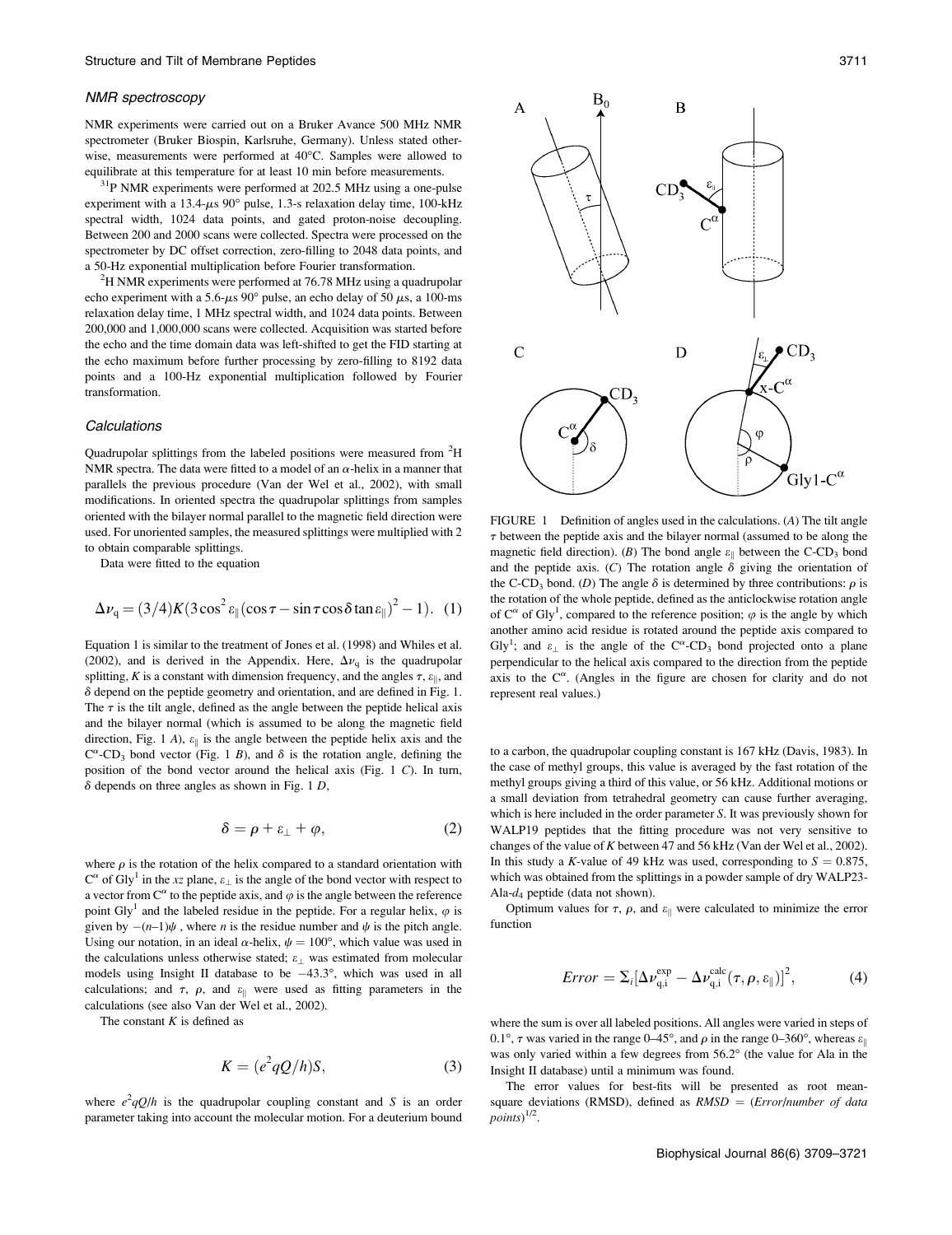## RESULTS

# WALP23 in di-C14:0-PC

WALP23 was labeled at different positions with deuterated alanine. As shown in Fig. 2 in a helical wheel model, these deuterated sites are regularly distributed around the helical axis. Oriented samples were prepared of all labeled peptides in di-C14:0-PC. The bilayer organization of the lipids and their predominant orientation with their long axis perpendicular to the glass plates was confirmed by  ${}^{31}P$  NMR (data not shown). <sup>2</sup>H NMR spectra of these samples, measured with the orientation of the bilayer normal parallel to the external magnetic field (Fig. 3, *left column*), show that the magnitude of the <sup>2</sup>H splittings varies with the position of the labeled site around the helical axis, as was previously also observed for WALP19 (Van der Wel et al., 2002). The distribution of splittings is clearly nonrandom, with every other alanine showing a large splitting, and with small splittings for the intervening alanines. Since the angular distance between two consecutive alanines in a regular  $\alpha$ -helix is 200 $^{\circ}$  (Fig. 2), this pattern suggests that alanines on one face of the peptide exhibit larger splittings, whereas on the opposite face the splittings are smaller. Such a behavior would be consistent with that of a helix that is tilted away from the bilayer normal.

When oriented samples are measured with the orientation of the bilayer normal perpendicular to the external magnetic field (Fig. 3, middle column), the quadrupolar splittings are reduced with a factor of two, within the margin of error (see below) of the measurements (Table 2). This observation indicates that the peptides are rotating fast with respect to the bilayer normal (Killian et al., 1992; Van der Wel et al., 2002). The results also indicate that the peptide does not



FIGURE 2 Helical wheel projection of WALP23, with  $\text{Gly}^1$  at the top. The positions of the labeled alanine residues are marked with circles, and the tryptophan residues are marked with rectangles. The arrow marks the side of the peptide pointing away from the membrane normal in di-C14:0-PC bilayers.

Biophysical Journal 86(6) 3709–3721



FIGURE 3<sup>2</sup>H NMR spectra of WALP23/di-C14:0-PC for the different labeled alanine residues. The row with a deuterium label at position 5 is indicated by A5, etc. (Left column) Oriented samples with the bilayer normal parallel to the magnetic field. (Middle column) Oriented samples with the bilayer normal perpendicular to the magnetic field. (Right column) Unoriented samples. The isotropic peak in the middle of the spectra originates from residual deuterium in  $H_2O$ .

rotate around its own helical axis, since this motion would average all the splittings to the same value, at least for a regular  $\alpha$ -helix conformation. An implication of fast rotation about the bilayer normal, but not around the helical axis, is that it should be possible to obtain similar information from quadrupolar splittings in nonoriented samples as from oriented samples. In unoriented samples, the main splittings should correspond to those from oriented samples for which the bilayer normal is perpendicular to the magnetic field. The right column of Fig. 3 shows spectra from unoriented samples, and the splittings are indeed close to those of the middle column, as shown in Table 2.

## WALP23 in different lipid systems

Next, samples were studied using unoriented di-C12:0-PC, di-C13:0-PC, and di-C18:1-PC bilayers. Control experiments using 31P NMR demonstrated that in all of these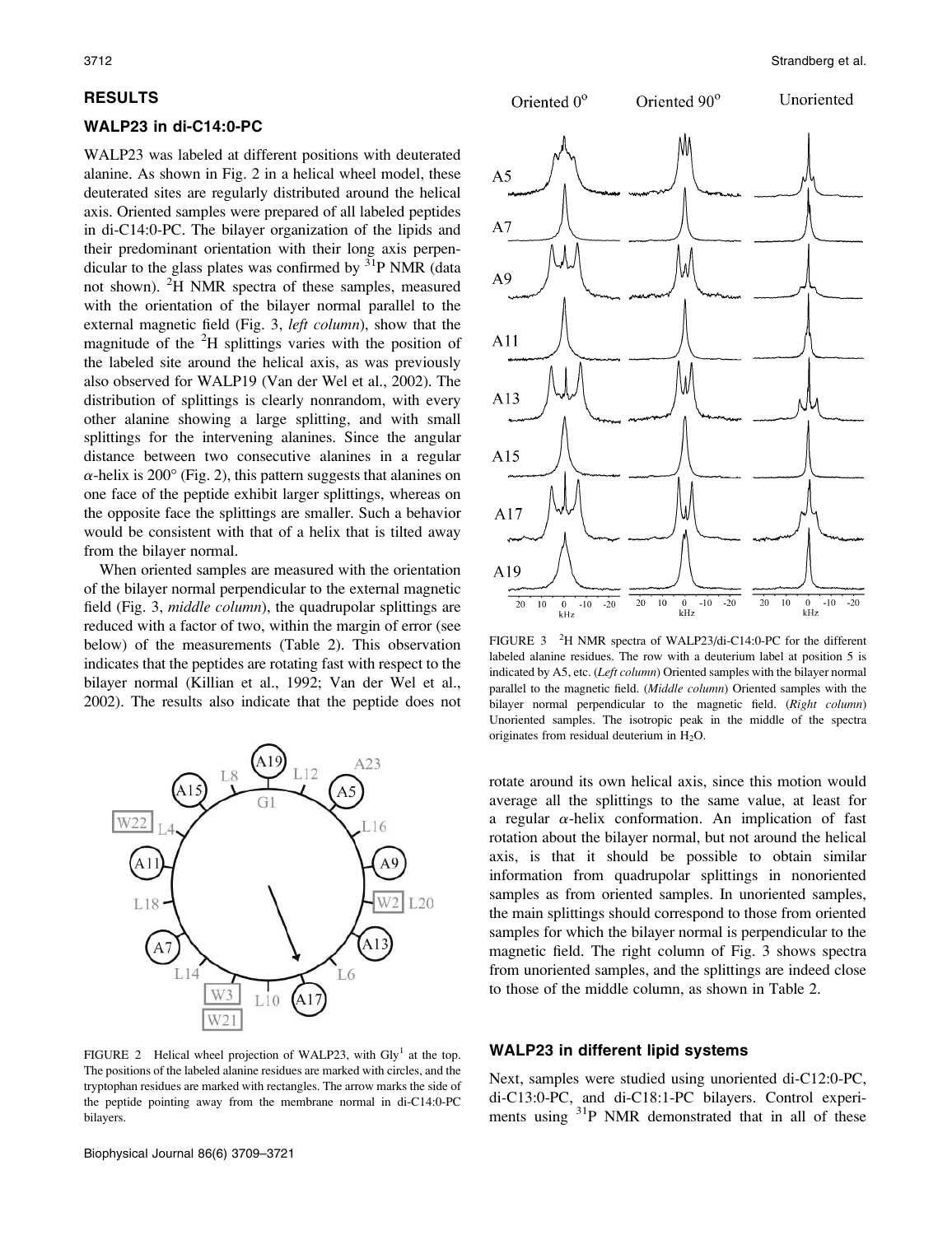TABLE 2 Measured <sup>2</sup>H NMR splittings of unoriented and oriented di-C14:0-PC samples in kHz

| Peptide          | $di$ -C14:0-PC<br>oriented $0^{\circ}$ | $di$ -C14:0-PC<br>oriented 90° | $di$ -C14:0-PC<br>unoriented |
|------------------|----------------------------------------|--------------------------------|------------------------------|
| <b>WALP23A5</b>  | 9.3                                    | 4.3                            | 4.7                          |
| WALP23A7         | $1.0*$                                 | $0.5*$                         | $0.5*$                       |
| WALP23A9         | 11.3                                   | 5.8                            | 6.6                          |
| <b>WALP23A11</b> | $2.0*$                                 | $1.0*$                         | 2.3                          |
| <b>WALP23A13</b> | 12.8                                   | 5.65                           | 7.75                         |
| WALP23A15        | $1.0*$                                 | $0.5*$                         | $0.5*$                       |
| WALP23A17        | 12.3                                   | 6.0                            | 6.5                          |
| WALP23A19        | 2.0                                    | 1.5                            | 0.6                          |

Splittings that could not be resolved are marked with an asterisk and an estimated value is given.

samples the lipids are organized in a bilayer (data not shown). Fig. 4 shows selected  ${}^{2}H$  NMR spectra. The splittings for all labeled positions in WALP23 in unoriented samples for di-C12:0-PC, di-C13:0-PC, di-C14:0-PC, and di-C18:1-PC are given in Table 3. It can be noted that splittings are rather similar in di-C14:0-PC and di-C18:1-PC samples, with slightly larger splittings for di-C14:0-PC. Along the peptide sequence, the splittings again vary systematically between large and small for every other splitting.

In the series of saturated lipids of different length, di-C12:0-PC, di-C13:0-PC, and di-C14:0-PC, most splittings are similar but there are some systematic differences. In general, the splittings are larger in shorter lipids. In particular, WALP23A7 and WALP23A11 show a small splitting in di-C18:1-PC, but the splitting increases considerably as the lipids are shortened, as illustrated in Fig. 4. Interestingly, these two positions, 7 and 11, are approximately one helical turn from each other and on the same face of the helix (Fig. 2).

In the case of di-C14:0-PC, the full series of labeled positions have been examined in both oriented and



FIGURE  $4 \text{ }^{2}$ H NMR spectra for labeled alanines at positions 5, 7, and 11 in WALP23 incorporated in bilayers of di-C12:0-PC (top row), di-C13:0-PC (middle row), or di-C18:1-PC (bottom row). For details see text.

TABLE 3 Measured <sup>2</sup>H NMR splittings of unoriented samples in kHz

|           | $di-C12:0-PC$<br>unoriented | $di-C13:0-PC$<br>unoriented | di-C14:0-PC<br>unoriented | $di-C18:1-PC$<br>unoriented |
|-----------|-----------------------------|-----------------------------|---------------------------|-----------------------------|
| WALP23A5  | 4.75                        | 5.3                         | 4.7                       | 4.7                         |
| WALP23A7  | 5.5                         | 3.5                         | $0.5*$                    | 0.35                        |
| WALP23A9  | 7.6                         | 7.5                         | 6.6                       | 5.9                         |
| WALP23A11 | 5.45                        | 4.4                         | 2.3                       | $0.5*$                      |
| WALP23A13 | 8.65                        | 8.7                         | 7.75                      | 6.7                         |
| WALP23A15 | 2.05                        | 1.65                        | $0.5*$                    | $0.5*$                      |
| WALP23A17 | 7.1                         | 6.7                         | 6.5                       | 5.6                         |
| WALP23A19 | 0.75                        | 0.75                        | 0.6                       | 1.65                        |

Splittings that could not be resolved are marked with an asterisk and an estimated value is given.

unoriented samples. For each of the other lipids, three oriented samples of different labeled peptides were also made for a comparison with the unoriented samples. In all cases the observed quadrupolar splittings differed  $\leq 0.5$  kHz between oriented and unoriented samples (data not shown), indicating that the peptides behave very similarly in the two types of sample systems.

## Error estimate

The error in the measurement of the quadrupolar splitting in each data point is estimated from duplicate samples to be  $\sim$ 0.5 kHz. An error of this size must be considered rather small, because at the sensitive region around  $\varepsilon_{\parallel} = 56^{\circ}$ a change in the peptide tilt of only  $1^\circ$  can already change the splitting up to 2 kHz, depending on the position around the peptide axis. The splitting is also very sensitive to the exact value of  $\varepsilon_{\parallel}$ . Assuming that the peptide does not significantly change its structure and dynamics, the GALA method is able to detect very small changes in, for example, tilt angles.

## Calculation of tilt angles

Next, the experimental values of the quadrupolar splittings were fitted to a model of an  $\alpha$ -helical peptide in a tilted membrane-spanning orientation as described above. Experimental data from WALP23 in unoriented di-14:0-PC bilayers are presented in Fig. 5 together with the theoretical best-fit curve. In this figure, data are given for the different alanine positions according to their relative positions around the helical axis. In this case, the position of the residue  $\text{GIy}^1$ is defined as  $0^{\circ}$ , placing Trp<sup>3</sup> at 200°, Ala<sup>5</sup> at 400° (= 40°), and so on.

Best-fit values for WALP23 in all lipid systems investigated are given in Table 4. The results clearly show that there is a change to larger tilt angles of WALP23 when shorter lipids are used. The changes are small, as the tilt angle only changes from  $4.4^{\circ}$  to  $8.2^{\circ}$ . The rotation angle is similar in different lipids, indicating that the peptide is tilting in almost the same direction in all cases.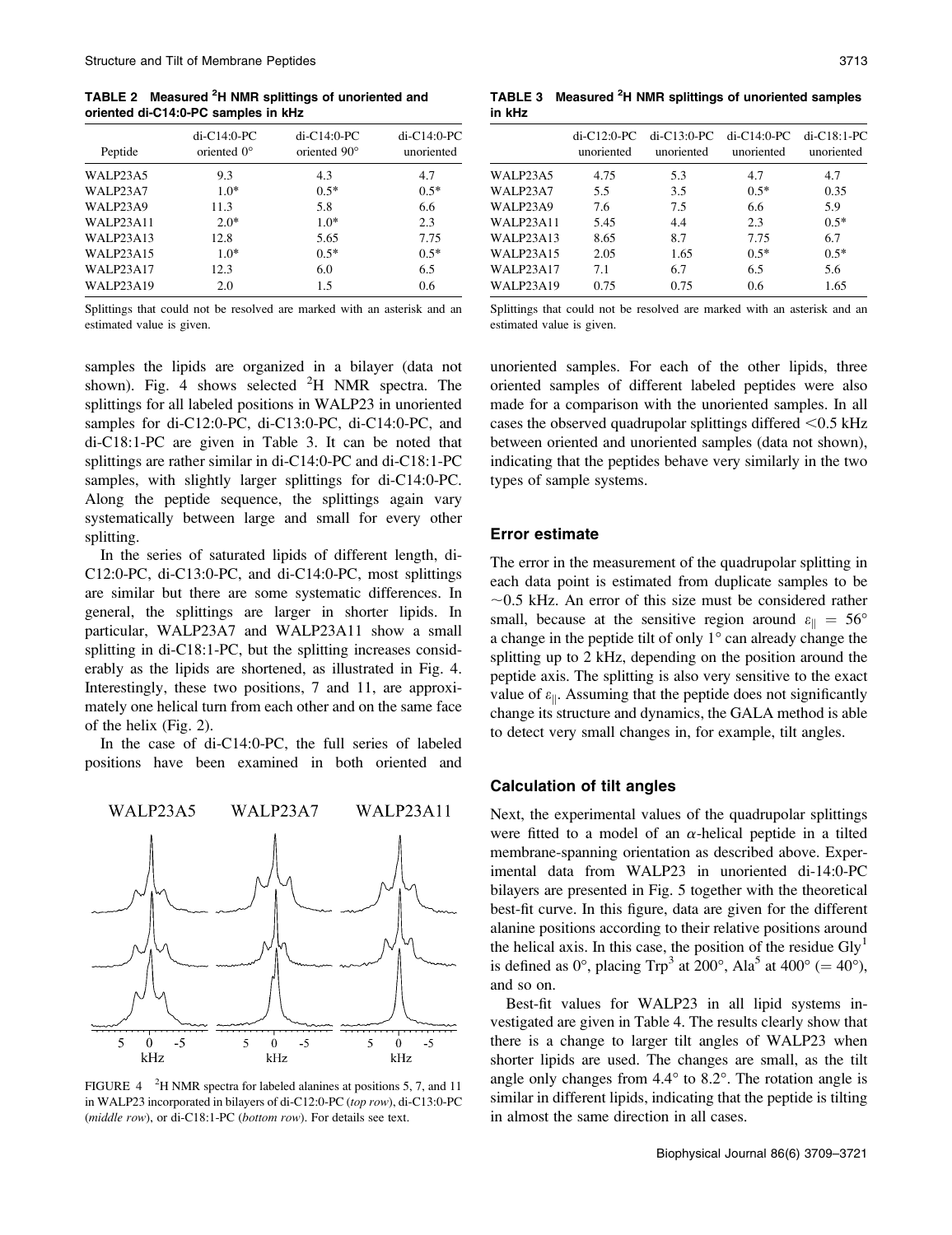

FIGURE 5 Data of WALP23 in unoriented di-C14:0-PC bilayers given together with a theoretical best-fit curve corresponding to a tilt angle of 5.5°, a rotation angle of 158.3°, and a bond angle  $\varepsilon_{\parallel}$  of 58.2°. The error bar shows 1 kHz.

The angle between the  $C_{\alpha}$ -CD<sub>3</sub> bond and the helix axis ( $\varepsilon_{\parallel}$ ) in Eq. 1) is difficult to determine with a high accuracy from existing experimental data; for example, from crystal structures of membrane proteins. According to the Insight II database the angle is  $56.2^{\circ}$ , but this angle may fluctuate or deviate (the Insight II database gives values between  $55^{\circ}$  and 60 $\degree$  for different side chains in an  $\alpha$ -helix). For di-C14:0-PC and di-C18:1-PC, a bond angle of  $\sim 58^\circ$  was found to give the best fit to the experimental data, in good agreement with our earlier findings of  $58.8^\circ$  and  $59.2^\circ$  for WALP19 in di-C14:0-PC and di-C18:1-PC, respectively (Van der Wel et al., 2002). For the shorter di-C13:0-PC and di-C12:0-PC lipid systems, slightly smaller  $\varepsilon_{\parallel}$ -angles were suggested by the calculations. Also the RMSD values were found to increase with shorter lipids, suggesting that perhaps slight distortions of the backbone occur with increasing mismatch. However, in all lipids, the RMSD values can be reduced to zero if each of the backbone angles is allowed to fluctuate slightly from its average value. For di-C18:1-PC a fluctuation of only  $\sim$ 0.4 $\degree$  in  $\varepsilon_{\parallel}$  would be required to obtain an RMSD value of zero; in di-C14:0-PC the errors are larger and a fluctuation of  $0.9^{\circ}$  is required, but even for the worst fit, in di-C12:0-PC,

TABLE 4 Best-fit results for WALP23 (unoriented) using data from all labeled positions

|                           | Tilt<br>angle $\tau$ /° | Rotation<br>angle $\rho$ /° | <b>RMSD</b><br>error (kHz) | Bond<br>angle $\varepsilon_{\parallel}/^{\circ}$ |
|---------------------------|-------------------------|-----------------------------|----------------------------|--------------------------------------------------|
| $di-C12:0-PC$             | $8.2^\circ$             | 142.7                       | 2.19                       | $56.9^\circ$                                     |
| $di-C13:0-PC$             | 7.4                     | 145.4                       | 1.41                       | 57.4                                             |
| $di-C14:0-PC$             | 5.5                     | 158.3                       | 0.90                       | 58.2                                             |
| $di-C18:1-PC$             | 4.4                     | 153.5                       | 0.48                       | 58.1                                             |
| $di-C14:0-PC$<br>oriented | 4.5                     | 158.0                       | 0.73                       | 58.0                                             |

a maximum deviation of only  $\sim \pm 1.8^{\circ}$  would be sufficient. It is important to note that, although varying the  $\varepsilon_{\parallel}$ -angle within a few degrees resulted in improved fits (lower RMSDs), it did not influence the optimal values of tilt angle and rotation angle. For example, if  $\varepsilon_{\parallel}$  was set to 55° (uniformly for all residues) in di-C14:0-PC, the best-fit values were  $\tau = 5.4^{\circ}$  and  $\rho = 149.8^{\circ}$ , very close to the optimal values, even though the RMSD error was as large as 5.21 kHz.

The molecular model that we used per se does not assume a specific type of helix, but in all fits shown until this point, the angle between consecutive amino acid residues was fixed to 100°, the value for an  $\alpha$ -helix. When this angle ( $\psi$ ) was also allowed to vary, together with the backbone/side-chain angle  $(\varepsilon_{\parallel})$ , it was found that the angle between consecutive residues giving the best-fit remains near  $100^{\circ}$  for di-C18:1-PC, di-C14:0-PC, and di-C13:0-PC, as illustrated in Fig. 6 for di-C14:0-PC. A large region of  $(\psi, \varepsilon_{\parallel})$  space was sampled where different helical structures are located. In the figure is shown the most relevant region where RMSD values below 4 kHz were found. Low RMSD values were also found in mirror regions (not shown) at the line  $\psi = 90^{\circ}$ , which was due to the symmetry of the equations, and around the magic angle at  $\varepsilon_{\parallel} = 54.7^{\circ}$ , where there is a pseudo-mirror symmetry due to the lack of sign of the quadrupolar splitting. The fit indicates that the structure is not changed to another type of helix. However, for di-C12:0-PC, there was not a good fit, and there was no clear minimum, which could indicate a distortion of the peptide backbone for large mismatch. The most likely position for such a distortion would be near  $\text{Ala}^7$  and  $\text{Ala}^{11}$ , because at this position a prominent increase of the splittings was found upon decreasing lipidchain length (Table 3).



FIGURE 6 Figure of best fit for different pitch angle  $(\psi)$  and bond angles  $(\varepsilon_{\parallel})$  for WALP23 in unoriented di-C14:0-PC. The best fit is found for  $\psi =$ 99.5°, corresponding closely to an  $\alpha$ -helical configuration of the peptide. The scale is RMSD error in kHz.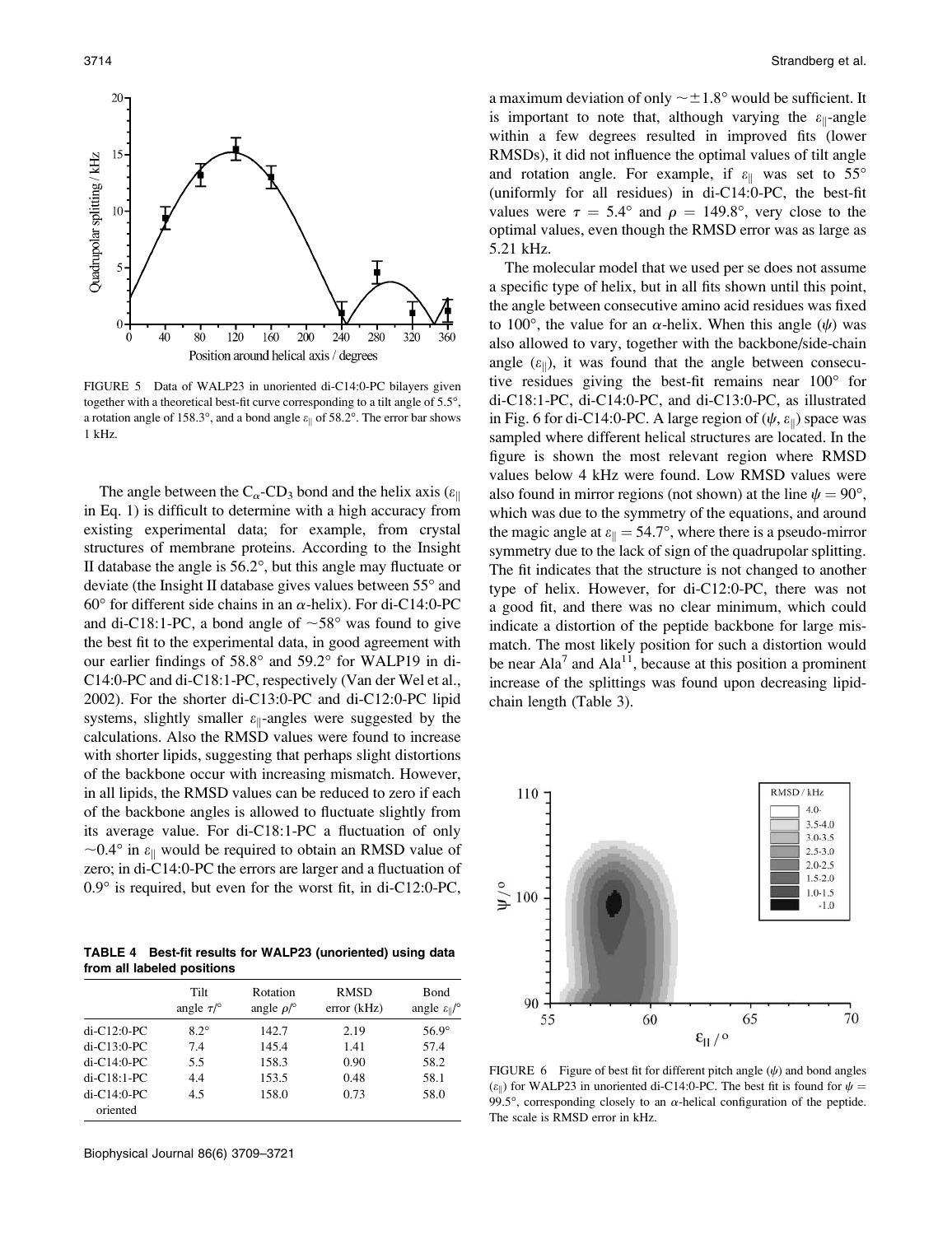## Combined analysis in different lipid systems

The results above used eight data points in each lipid system to get a fit, giving four separate fits where not only the tilt angle but also the bond and rotation angles were allowed to vary between lipid systems. Using the assumption that the peptide structure is the same and that only the tilt of the peptide should change depending on the lipid chain length, another fit was made, using the data from all lipid systems, keeping the bond and rotation angles the same and only allowing variation of the tilt angle in each lipid system. In this way, 32 data points are used to obtain six parameters in total. Interestingly, values of the rotation and bond angle were found that corresponded to an average of the values obtained in the individual lipid systems ( $\varepsilon_{\parallel} = 57.6^{\circ}$  and  $\rho =$ 146.9°). The four tilt angles were found to be almost exactly the same as in the separate fits:  $4.4^{\circ}$  in di-C18:1-PC,  $5.5^{\circ}$  in di-C14:0-PC, 7.5° in di-C13:0-PC, and 8.3° in di-C12:0-PC. The RMSD error in this combined fit was quite large, 1.71 kHz. A more detailed analysis indicated that most of the error was due to the problem of fitting data from  $Ala^7$  and  $Ala^{11}$  in the shortest lipids. When these two residues were not included in the fit, using the other 24 data points a much smaller RMSD of 0.61 kHz was found, together with  $\varepsilon_{\parallel} =$ 58.3° and  $\rho = 157.8$ °, which is close to the values found in di-C14:0-PC or di-C18:1-PC. The best-fit tilt angles in this latter analysis were  $4.3^{\circ}$  in di-C18:1-PC,  $5.3^{\circ}$  in di-C14:0-PC,  $6.4^{\circ}$  in di-C13:0-PC, and  $6.6^{\circ}$  in di-C12:0-PC. This fit suggests that there indeed could be some local distortion of the peptide at positions 7 and 11 in shorter lipids, possibly affecting the  $\varepsilon_{\parallel}$ -angles at these positions, whereas the rest of the peptide is well described by an ideal  $\alpha$ -helix.

# Number of data points required for accurate tilt angle determination

In WALP23 eight positions have been deuterium-labeled, giving eight data points to use in the fits for each lipid system. An analysis was made of how the results depend on the number of data points used. Since the best fit was found for di-C18:1-PC and the worst for di-C12:0-PC, a comparison was made for these two lipid systems. The results are shown in Fig. 7 as a plot of the maximum and minimum values of tilt, rotation angles, and RMSD error, obtained for different combinations of different numbers of the eight data points. For each parameter, the range of values is clearly decreasing using more data points.

For di-C18:1-PC, using all eight data points, the fit yields a tilt angle of 4.4°. Using all possible combinations of only three data points yields tilt angles between  $3.0^{\circ}$  and  $8.6^{\circ}$ . However, even in this case, 54 of 56 choices of the set of the three data points gave tilt angles between  $3.0^{\circ}$  and  $4.9^{\circ}$  (not shown). Using four data points, the calculated tilt is between  $3.7^{\circ}$  and  $4.8^{\circ}$ , in reasonably good agreement with the best fit from all eight data points. In all cases the maximum RMSD

value is small, near 0.6 kHz. Thus, it would seem that using four labels is sufficient to get a reasonably reliable determination of the tilt angle for WALP23 in di-C18:1-PC.

For di-C12:0-PC, the fit is much less good than for di-C18:1-PC, as seen from the much larger RMSD error. For this system, six data points seem to be required to narrow the range to only  $\pm 0.8^{\circ}$  from the value of 8.2° that is obtained with all data points. Five data points gives a range of  $\pm 1.3^{\circ}$ and four or fewer data points gives a very wide range of values.

A similar behavior is found for the rotation angle, where the use of more data points narrows the range of the best-fit values. For di-C18:1-PC already at four data points a narrow range of rotation angles close to 150° is observed, but for di-C12:1-PC six data points are required to obtain such a narrow range.

The RMSD error for a smaller data set can be either larger or smaller than for the full set of eight data points, which is expected if there is a random error in each data point. This means that for some small sets of data, a very small RMSD error may be found fortuitously, even if the calculated tilt and rotation angles are far away from the ''real'' values. For example, the combination of three data points (residues 5, 17, and 19) giving the most deviating values for di-C18:1-PC, gave a tilt of 8.6° and  $\rho = 274.5$ ° while showing a very small RMSD value of 0.06 kHz.

As a conclusion, it would seem that, depending on the experimental errors (or on how close the peptide conformation resembles an ideal  $\alpha$ -helix), six data points are sufficient to obtain a reliable value of the tilt angle, and four labeled positions is probably a minimum. Results from three or fewer labeled positions should be used only with great caution.

# Calculation for the N- and C-terminal parts of the peptide

The result above that four labeled positions can be enough for the analysis, allowed us to test the possibility of a bent or kinked helix. This possibility was investigated by independent calculations of the tilt and rotation angles for the four N-terminal labeled residues (5, 7, 9, 11) and the four C-terminal labels (13, 15, 17, 19). In these calculations the same  $\varepsilon_{\parallel}$ -angles were used for the different lipid systems as the best-fit values in Table 4. For WALP23 in di-C18:1-PC, di-C14:0-PC, and di-C13:0-PC bilayers the tilt differed  $\leq 1^{\circ}$ between the two parts of the peptide, and the rotation angle differed  $< 10^{\circ}$ . This is within the error of the method and indicates that the peptide is very straight and regular in all these lipid systems. In contrast, for WALP23 in di-C12:0-PC, the best-fit value of the tilt was  $19.4^\circ$  for the N-terminal part of the peptide and  $7.7^\circ$  for the C-terminal part. The rotation angles changes from  $201^\circ$  in the Nterminal part to 139° in the C-terminal part. This could be an indication that the peptide forms a kink, or bends when the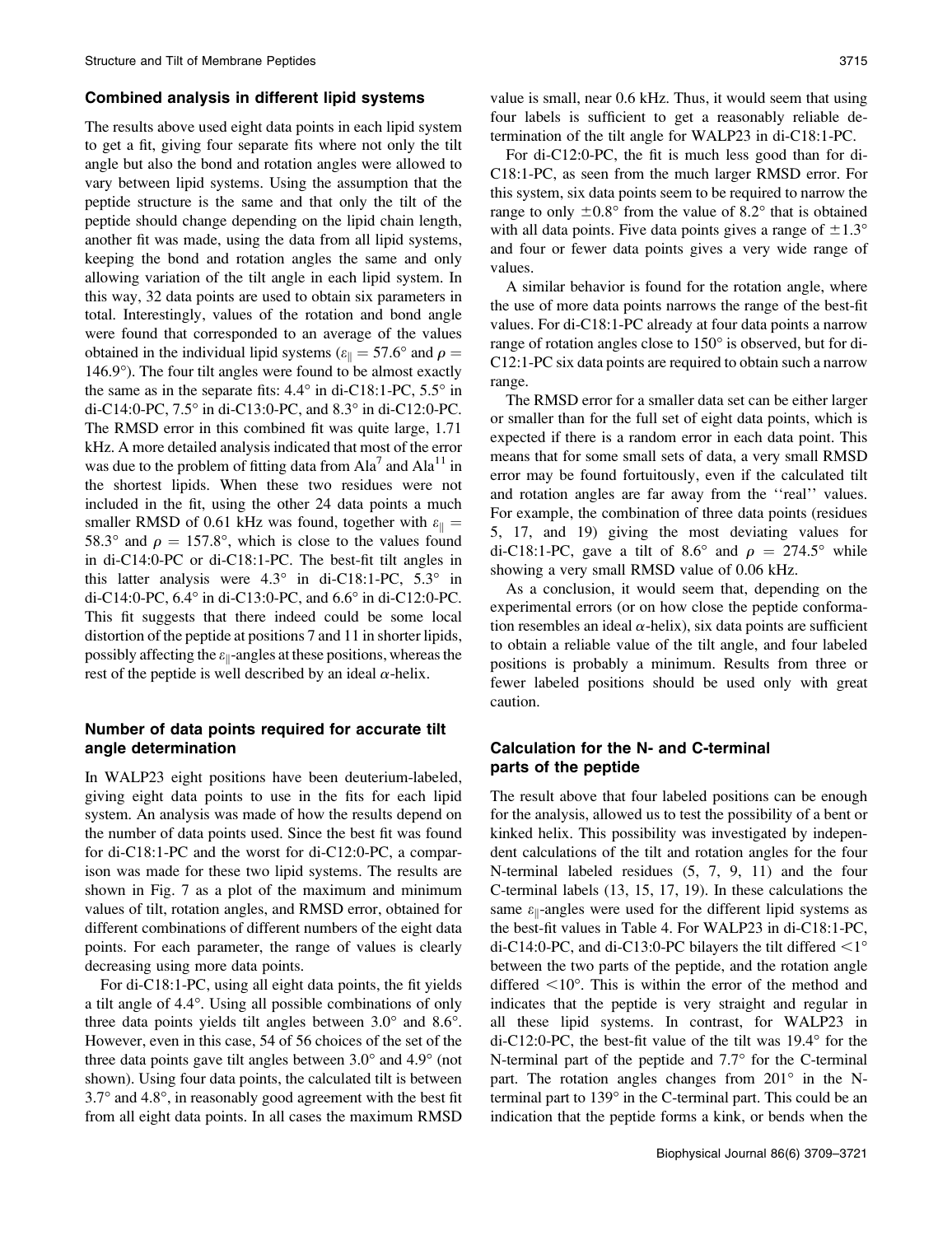

hydrophobic mismatch is too large. It should be noted, however, that this model gives only a slight decrease in the overall RMSD for WALP23 in di-C12:0-PC, from 2.19 to 1.65 kHz, which is still higher than in the other lipid systems (see Table 4).

# **DISCUSSION**

In this study, we use solid-state NMR on isotopically labeled WALP23 peptides to study the structure and dynamics of transmembrane peptides in a lipid bilayer. First, we will discuss the results from oriented and unoriented samples in di-C14:0-PC. Then we will discuss the effect of hydrophobic mismatch, as investigated by using lipids with different chain length. The results will be compared to those obtained from the shorter WALP19 peptide (Van der Wel et al., 2002). Finally we will discuss some advantages and disadvantages of different NMR methods to study tilt of transmembrane peptides.

# Behavior of WALP23 in di-C14:0-PC

The <sup>2</sup>H NMR spectra of the WALP23 peptide in all investigated lipid systems shows a variation of quadrupolar splittings from different labeled alanine positions. For a peptide with a regular  $\alpha$ -helical structure this indicates that the peptide is tilted and not rotating fast around the peptide axis. The tilt is quite small  $(4.4-8.2^{\circ})$  and comparable to that previously obtained for the shorter but otherwise similar WALP19  $(3.6-4.0^{\circ})$ , Van der Wel et al., 2002). Oriented samples give rise to twice-as-large quadrupolar splittings when the bilayer normal is oriented parallel to the magnetic field than when oriented perpendicular, indicating that the peptide is rotating fast around the bilayer normal. A similar peptide motion was found previously for WALP19 (Van der Wel et al., 2002) as well as for other synthetic transmembrane peptides (Jones et al., 1998;



FIGURE 7 Results when a different number of data points were used in the fits, in di-C18:1-PC (top row) and di-C12:0-PC lipids (bottom row). For a certain number of data points, all different combinations of data points were used to get best-fit results. The squares indicate the maximum and minimum values, and the lines indicate the region where values are found, of each parameter for each number of data points used. In all cases the  $\varepsilon_{\parallel}$ -angle was fixed to the optimal value from Table 4.

Kovacs et al., 2000; Morrow and Grant, 2000; Sharpe et al., 2001; 2002; Whiles et al., 2002). These are nontrivial results; for if the peptide axis is not tilted with respect to the bilayer normal, then the two motions, rotation about the bilayer normal and rotation about the helix axis, would be identical.

The rotational motion could be explained by a random diffusion of the peptide in the bilayer, while tilted in a specific preferred direction. The reason for this preferred rotational angle could be a favorable conformation of the large and bulky flanking tryptophan residues, in combination with a favorable interaction with the lipid/water interface, where tryptophans have been proposed to anchor. The best-fit value of the rotation angle in each lipid (Table 4) can be visualized as the direction of tilt of the peptide, telling which residue is pointing up against the bilayer normal in the tilted peptide. In Fig. 2, the rotation angle for WALP23 in unoriented di-C14:0-PC bilayers is indicated with an arrow. In other words,  $C^{\alpha}$  of Ala<sup>17</sup> is in the plane formed by the bilayer normal and the peptide axis, pointing away from the membrane normal, where the maximum splittings are found. It is likely that some (limited) rotational motion around the peptide axis is present, and that the observed value is an average orientation. The fit is much less sensitive to the parameter  $\rho$  than to the tilt angle  $\tau$ , and a small change does not much influence the fit. It is therefore interesting that the rotation angle is very similar in all lipid systems for WALP23,  $\sim$ 150 $\degree$  ±8 $\degree$ . This is somewhat lower than the rotation angles found for WALP19 in the same lipid systems,  $\sim$ 192°  $\pm$ 20°.

# Comparison of oriented and unoriented systems

It is shown here that the GALA experiments can be performed on both oriented and unoriented samples. The same information is obtained, but the use of unoriented samples has a number of practical advantages: 1), it allows a wider application of the method, e.g., to investigate the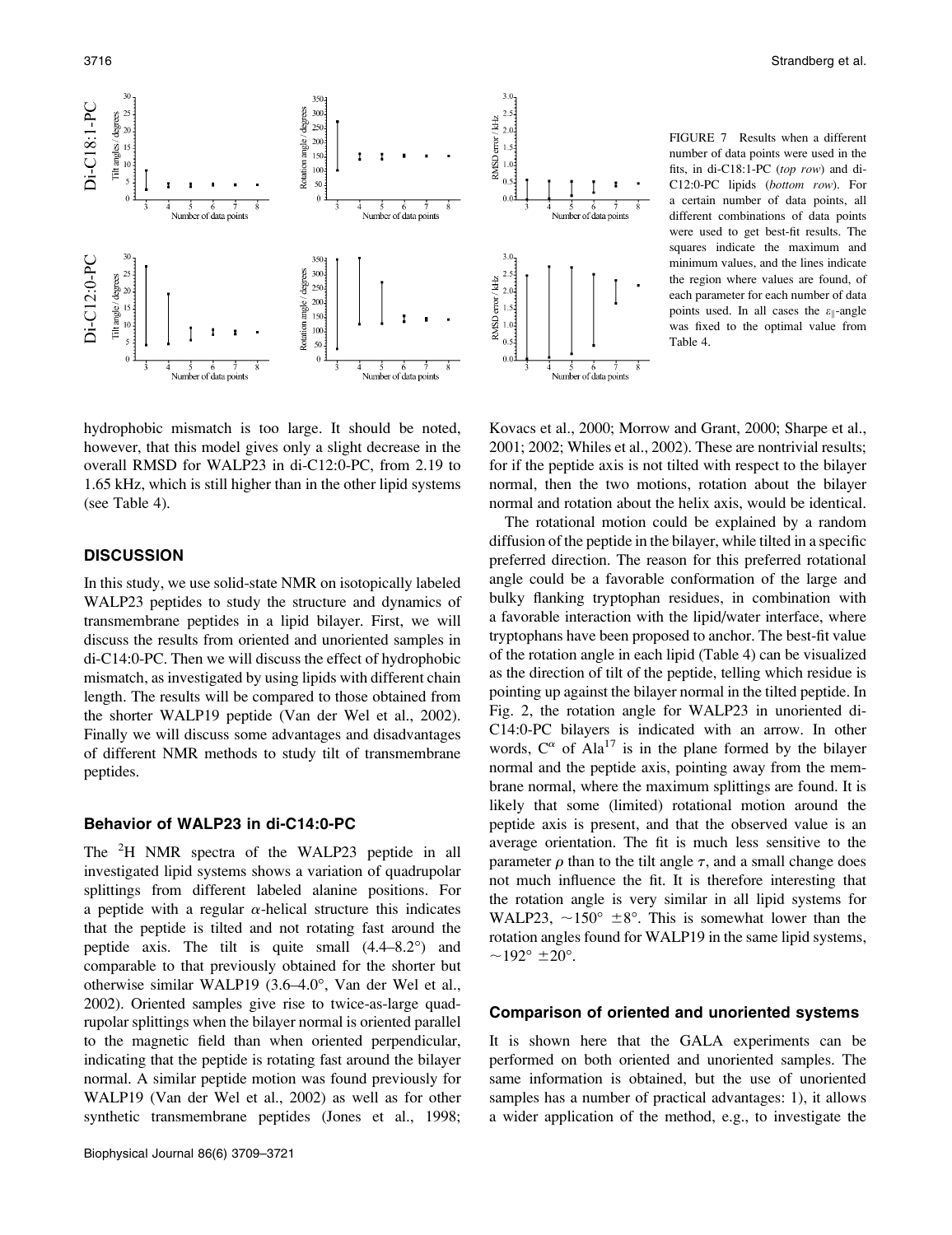effects of lipids that are notoriously difficult to orient or to analyze the effects of environmental factors such as salt concentration or pH; 2), it is less time-consuming to prepare samples; 3) using the same sample volume, much more material may be used, allowing us to obtain a better signal/ noise ratio or save spectrometer time; and 4), unoriented samples better mimic biological membranes in terms of hydration and lipid packing. In the literature there are several examples where such unoriented systems have been successfully used to investigate structure and dynamics of singlespan membrane peptides by solid-state NMR methods (Jones et al., 1998; Sharpe et al., 2002).

The splittings are rather similar in oriented and unoriented samples, especially considering the fact that they are very sensitive to small changes in tilt or  $\varepsilon_{\parallel}$ . Indeed, there is only a small change of best-fit tilt value for WALP23 in di-C14:0-PC from  $4.5^{\circ}$  in oriented samples to  $5.5^{\circ}$  in nonoriented samples. A possible explanation for the difference is that in the oriented samples the bilayer thickness is larger because the lipids are more ordered. It is also possible that the macroscopic orientation of lipid bilayers on glass plates can make the bilayers less flexible, which could make it more difficult for peptides to tilt. The lower water content in the oriented samples may have a similar effect. It may also be noted that the peptide concentration is lower in the unoriented samples where  $P/L = 1:100$  whereas in the oriented samples  $P/L = 1:20$ . In total, the changes of splittings are small and the peptide tilt seems not to be much affected by the different conditions between oriented and unoriented samples.

## Effects of hydrophobic mismatch

Hydrophobic mismatch is expected to be energetically unfavorable, and therefore there should be some compensating mechanism to minimize it. A too-long peptide could tilt, which would reduce the effective hydrophobic length. The nonzero tilt of WALP19 was found to be close to  $4^\circ$  in oriented samples of di-C12:0-PC, di-C14:0-PC, and di-C18:1-PC (Van der Wel et al., 2002). In the case of WALP19 it could be that the mismatch is small enough to be compensated by other mechanisms. WALP23 has four more amino acids in the  $\alpha$ -helix, increasing its length with 6 Å, so for this peptide a much larger mismatch is expected. As shown in Table 4, the tilt in di-C18:1-PC is still low,  $\sim$ 4.5°, but it increases in the shorter lipids. However, much larger tilt angles would be needed to provide a considerable relief of the mismatch. In a simple model, the effective hydrophobic length is the projection of the peptide length in the membrane,  $L_{\text{eff}} = L_{\text{p}} \cos \tau$ , where  $L_{\text{p}}$  is the peptide length,  $\tau$  is the tilt angle, and  $L_{\text{eff}}$  should be equal to the lipid bilayer hydrophobic thickness. Let us assume that WALP23 in di-C18:1-PC is matching when the tilt is the  $4.4^{\circ}$  found in this study. The hydrophobic thickness of di-C18:1-PC is 27  $\AA$  (Nagle and Tristram-Nagle, 2000). This implies that to get matching conditions for WALP23 in di-C12:0-PC, with a hydrophobic thickness of 20 A˚ (De Planque et al., 1998), the peptide needs to tilt by  $42^{\circ}$ . The much smaller change from 4.4 $\degree$  to 8.2 $\degree$  observed here would only change  $L_{\text{eff}}$  from  $27.0 \text{ Å}$  to  $26.8 \text{ Å}$ .

The system should proceed to a state of lowest free energy, and apparently a tilt of the peptide will not give the lowest energy, even if it results in a decrease of the mismatch. Either there are other mechanisms to relieve mismatch, or peptide tilt is more unfavorable than mismatch. Indeed, it is quite feasible that there is some energy term that makes tilting unfavorable, such as problems with lipid packing around a tilted peptide. Such packing problems may be less for peptides that form oligomeric structures, such as the M2 transmembrane peptide from Influenza A virus, for which rather large tilt angles were observed (Kovacs et al., 2000). Packing problems of course could be lipid-specific, and therefore it would be interesting to also investigate tilting of peptides in other lipid systems. The use of unoriented samples will make it possible to study a wide range of different lipids and different environmental conditions.

In principle, besides tilting, the peptides could also change their length by a change of conformation, which would mean to distort the backbone configuration away from an ideal  $\alpha$ -helix. Our results show that the peptides do not change their helical pitch: they remain in a very stable  $\alpha$ -helical conformation. However, there are some variations in the bond angle  $(\varepsilon_{\parallel})$ . The results suggest a tendency of the angle to increase with decreasing mismatch. This was also observed for WALP19 (Van der Wel et al., 2002) and suggests that there may be very small, but systematic changes in backbone structure with increasing mismatch. Such changes would be extremely small because they could not be observed by Fourier transform infrared spectroscopy (De Planque et al., 2001).

Overall, the results suggest that the WALP peptides form surprisingly regular  $\alpha$ -helices without distortions or kinks when there is a moderate extent of mismatch. However, for the shorter lipids the observed increase of the RMSD value may indicate slight local distortions of the backbone at increasing mismatch. The largest variations in quadrupolar splitting in different lipid systems are found at positions 7 and 11. When these positions are excluded from the fitting procedure, almost no difference in best-fit parameters is found in di-18:1-PC lipids, and the whole peptide fits very well with an ideal  $\alpha$ -helical structure. In shorter lipids, these two residues yield increasingly larger quadrupolar splittings that are also increasingly away from the best-fit curve using the other six residues. One explanation would be that the bond angles  $\varepsilon_{\parallel}$  at positions 7 and 11 become distorted in shorter lipids, although leaving the backbone structure mostly intact. Since  $\text{Ala}^7$  and  $\text{Ala}^{11}$  are at the same face of the peptide (see Fig. 2), we may speculate that they could be part of a site of peptide-peptide interactions, and that the occurrence of such interactions may become more likely as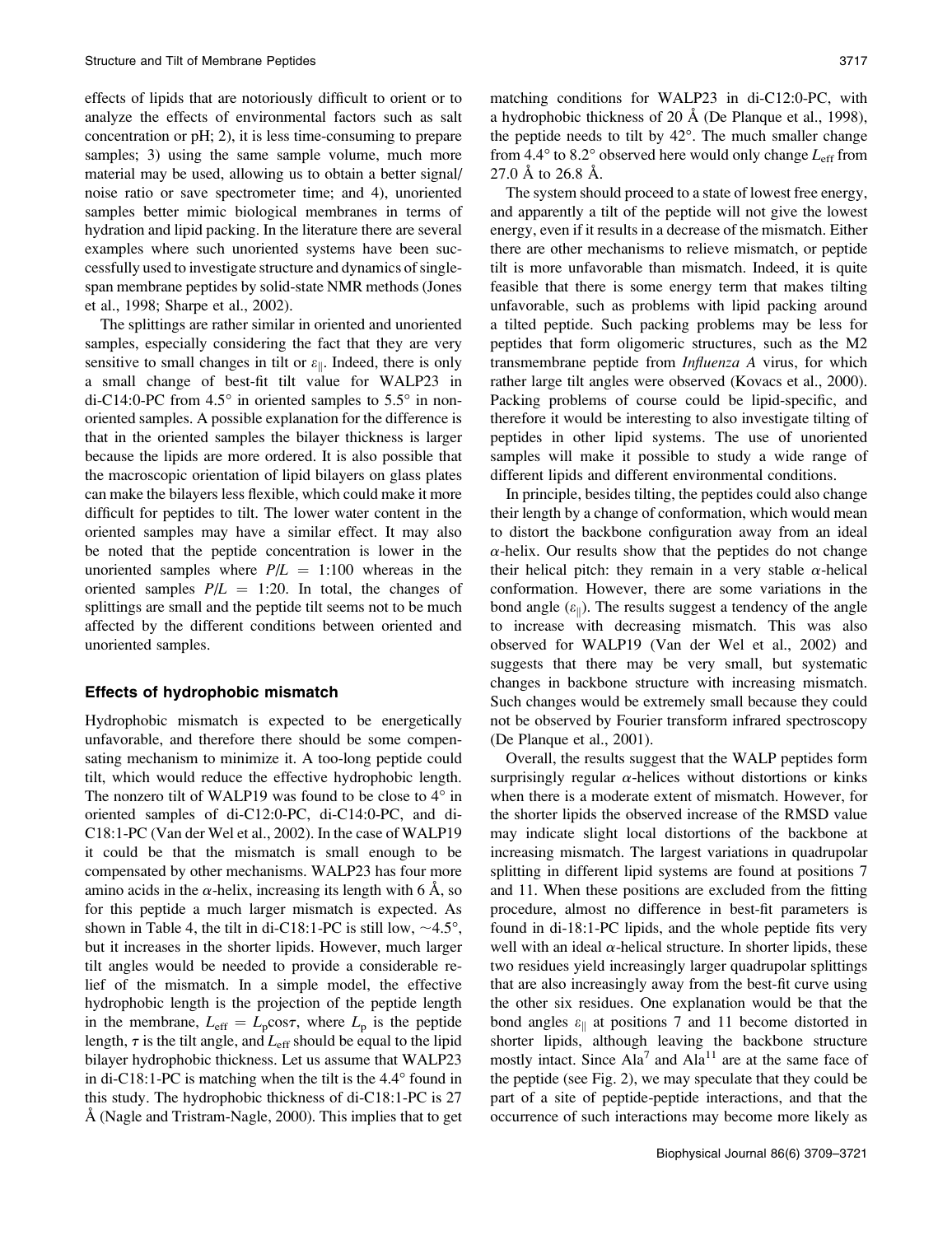the hydrophobic mismatch increases. Such peptide-peptide interactions may reduce the sensitivity of the peptide to mismatch, as was previously proposed for the Influenza M2 peptide (Kovacs et al., 2000).

Another possible explanation for the large RMSD values in the shortest lipids would be that the peptide changes from a straight to a bent helix. The calculations of tilt for the first and last part of the helix indicated that the peptide is not bent in the longer lipid systems, where the tilt of the first and second part of the helix was within the error of the method. Only in di-C12:0-PC was there a large difference between the N- and C-terminal parts, which could indicate that the peptide is bent or kinked. However, the fit is not very good even when a kink is included in the model, indicating some more distortions are present. A kinked  $\alpha$ -helix has recently been observed by solid-state NMR methods in the channelforming transmembrane domain of virus protein  $\bf{u}$  (Vpu) of HIV-1 (Park et al., 2003).

Our experiments indicate that mismatch does not result in significant tilting or in clearly observable backbone adaptation, at least in the systems that we used here. Other mechanisms to compensate for hydrophobic mismatch could include stretching or compressing of the lipid acyl chains. However, results from  ${}^{2}H$  NMR studies on effects of different length WALP peptides on acyl chain order of perdeuterated lipids in unoriented peptide/lipid systems indicated systematic, but only very small mismatchdependent, changes in bilayer thickness (De Planque et al., 1998). Moreover, in a recent x-ray diffraction study (Weiss et al., 2003), using oriented peptide/lipid bilayers and a lower water content, no change at all was found in bilayer thickness upon incorporation of different length WALP peptides.

Still another possible explanation for the lack of large mismatch-dependent effects is related to the observation that Trp-interfacial anchoring effects are more dominant than hydrophobic mismatch effects for peptides with a hydrophobic Leu-Ala core (De Planque et al., 2003). We speculate that, although Trp may prefer a defined localization at the interface, it can be located within a rather broad interfacial region  $>10$  Å wide (Yau et al., 1998), at only a relatively small energetic cost, which may be further minimized by allowing reorientation of the Trp  $\chi_1$  and  $\chi_2$  side-chain angles. If the peptide is too long for the outer limit of this permitted range, mismatch effects like lipid stretching, peptide tilt, or other structural changes could become more pronounced. Thus, larger tilt values might be found in systems with an even larger mismatch than in this study.

# Tilt determination of  $\alpha$ -helices using different NMR methods

The GALA method to study tilt, rotation, and backbone conformation of transmembrane peptides uses  $CD<sub>3</sub>$ -labeled peptides studied by  ${}^{2}H$  NMR. So far,  ${}^{15}N$  in the peptide backbone amide has been the most commonly used isotopic

label for NMR studies of peptides in lipid bilayers. The GALA method can complement <sup>15</sup>N NMR experiments.

A practical advantage of the GALA method is that the labeled methyl groups, due to their intrinsic mobility and the presence of three chemically equivalent deuterons in each side chain, give rise to high intensity signals, which can easily be monitored in a simple one-dimensional NMR experiment. The low sensitivity of  ${}^{2}H$  is partly compensated by a short relaxation time. On the other hand,  $^{15}N$  is a label that can be incorporated in any peptide, irrespective of the content of alanine residues, also biosynthetically.

The two labels are independent, with the relevant  $C$ - $CD_3$ bond forming an angle to the peptide helix axis of  $\sim 58^\circ$  (this article), whereas the corresponding angle for an NH bond is only  $\sim$ 15 $\degree$  (Mesleh et al., 2003). To illustrate the importance of this, consider a peptide in oriented bilayers. When the peptide is tilted, for example, 10°, the angle  $\theta$  between the  $N-H$  or  $C-CD_3$  bond vector and the magnetic field will vary around the helix axis. The N-H  $\theta$  angle will vary between 5° and  $25^{\circ}$ , and the C–CD<sub>3</sub>  $\theta$ -angle will vary between 48 $^{\circ}$  and 68°. There is a  $(3 \cos^2 \theta - 1)$  variation of the measured value (quadrupolar splitting for  ${}^{2}H$  and chemical shift for  ${}^{15}N$ ), and from the graph of this function (Fig. 8) it is clear that the slope is higher close to  $58^\circ$ , whereas at  $15^\circ$  the function changes more slowly. In this respect,  $CD_3$  is a more sensitive probe.

A curve as in Fig. 8 can also be used to explain why the results for the GALA method in oriented bilayers will not be extremely sensitive to the orientation of the glass plates in the magnetic field. If the angle between the bilayer normal and the magnetic field is denoted  $\beta$ , there is a 3 cos<sup>2</sup>  $\beta$ -1 dependence of the splittings. Thus, for glass plates oriented with their normal vector at an angle of  $0^{\circ}$  or  $90^{\circ}$  to the magnetic field direction, a deviation of the glass plates' orientation with 5° will only lead to a decrease of  $\Delta v_a$  of 1%.

FIGURE 8 A plot of the function 3  $\cos^2 \theta -1$ , illustrating why Ala-CD<sub>3</sub> labels are more sensitive to small tilt values than  $15N$  labels. The boxes represent  $\pm 10^{\circ}$  in  $\theta$  and the corresponding changes in the value of 3 cos<sup>2</sup>  $\theta$  –1. The slope at 56° is approximately twice as large as at 15°.

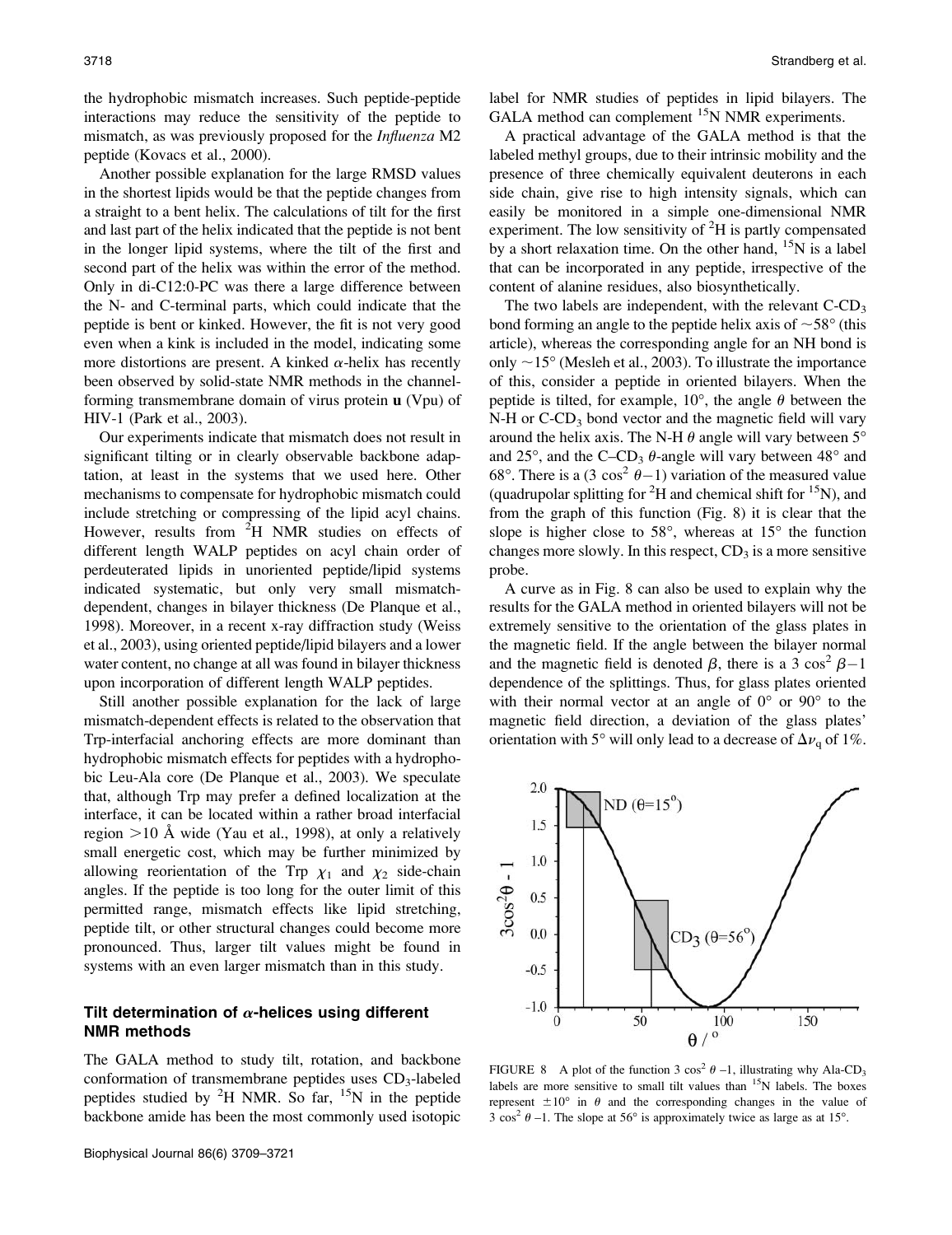Although a larger value of  $\varepsilon_{\parallel}$  increases the sensitivity to tilt angles, small values of  $\varepsilon_{\parallel}$ , as for NH labels, have the advantage that there is not a large change in quadrupolar splittings or chemical shift between amide labels at different positions around the helix. This means that a single <sup>15</sup>N label allows a rough estimate of the tilt of an  $\alpha$ -helical peptide (shown for several peptides in Bechinger et al., 1996), which is not the case for alanine-d<sub>3</sub> labels.

It must also be noted that two-dimensional methods, where  ${}^{15}N$ -<sup>1</sup>H dipolar couplings are measured together with <sup>15</sup>N CSA, are able to provide atomic resolution structures of peptides and proteins in lipid bilayers (Ketchem et al., 1996; Zeri et al., 2003). The tilt and rotation of peptides and proteins can be accurately determined using PISEMA/PISA wheel, or dipolar wave experiments (Wu et al., 1994; Tian et al., 1998; Marassi and Opella, 2000; Wang et al., 2000; Mesleh et al., 2003).

In conclusion, our results show that GALA is a useful method to obtain high resolution information on the structure and orientation of peptides in lipid bilayers, with high precision and sensitivity. Hence, the method may allow monitoring of very subtle changes in tilt angle or backbone conformation of transmembrane segments that can be important for functional activity of membrane proteins. The method is complementary to previously used  $15N NMR$ methods.

# APPENDIX

# Derivation of an expression for the quadrupolar splitting in terms of tilt, rotation, and bond angles

In the derivation a methyl  $(CD_3)$  group will be assumed, but it is equally valid for a carbon-deuterium bond (CD). The same angles defining the peptide orientation and structure as illustrated in Fig. 1 will be used throughout this derivation.

The quadrupolar splitting  $\Delta v_{\rm q}$  is given by

$$
\Delta \nu_{\mathbf{q}} = (3/4)K(3\cos^2\theta - 1),\tag{A1}
$$

where K is a strength constant as defined in Methods and  $\theta$  is the angle between the C-CD<sub>3</sub> bond and the magnetic field direction.

The bond vector of length  $r$  can now be located around the cone shown in Fig. 9 A. The z direction is defined to be along the magnetic field and the  $x$ axis is defined so that the center of the cone lies in the  $xz$  plane. The center of the cone is defined by the angle  $\tau$ , the width of the cone by the angle  $\varepsilon_{\parallel}$ , and the position of the bond around the cone by the angle  $\delta$ . (Note that the values of the angles in the figures are chosen for clarity and may not be realistic.) From Fig. 9 A it can be seen that the angle  $\theta$  is given by

$$
\cos \theta = z/r,\tag{A2}
$$

where  $z$  is the projection of the bond vector to the  $z$  axis. The next step is to find an expression for z.

First, the  $CD_3$  group can be located on a circle of radius d shown in Fig. 9 B. As seen in Fig. 9 B,  $\delta$  is defined as the anticlockwise angle between the bond and the  $a$  axis, with the  $a$  axis lying in the xz plane. Fig. 9  $C$  gives the projection of the circle in Fig. 9  $\hat{B}$  to the xz plane. It is clear that

$$
z = z_0 - z_1,\tag{A3}
$$

where  $z_0$  is the position of the center of the circle. From Fig. 9 C we get



FIGURE 9 (A) The cone formed by the possible orientations of the  $C$ -CD<sub>3</sub> bond vector. ( $B$ ) The circle where the  $CD_3$  group can be located. ( $C$ ) The circle in B shown from the side. The angles and distances are described in the text.

$$
z_0 = r_0 \cos \tau \tag{A4}
$$

$$
z_1 = s \sin \tau. \tag{A5}
$$

From Fig. 9  $B$  we get

$$
s = d\cos\delta,\tag{A6}
$$

and from Fig. 9 A we see

$$
r_0 = r \cos \varepsilon_{\parallel} \tag{A7}
$$

$$
d = r \sin \varepsilon_{\parallel}.\tag{A8}
$$

We can now combine Eqs. A4 and A7 to get

$$
z_0 = r \cos \varepsilon_{\parallel} \cos \tau, \tag{A9}
$$

and from Eqs. A5, A6, and A8 we get

$$
z_1 = r \sin \varepsilon_{\parallel} \cos \delta \sin \tau. \tag{A10}
$$

Combining Eqs. A2, A3, A9, and A10 we get the expression

$$
\cos \theta = z/r = (z_0 - z_1)/r = \cos \varepsilon_{\parallel} \cos \tau - \sin \varepsilon_{\parallel} \cos \delta \sin \tau,
$$
\n(A11)

which gives

$$
\cos^2 \theta = \cos^2 \varepsilon_{\parallel} (\cos \tau - \sin \tau \cos \delta \tan \varepsilon_{\parallel})^2. \tag{A12}
$$

The final expression, Eq. 1, is now obtained by combining Eqs. A1 and A12: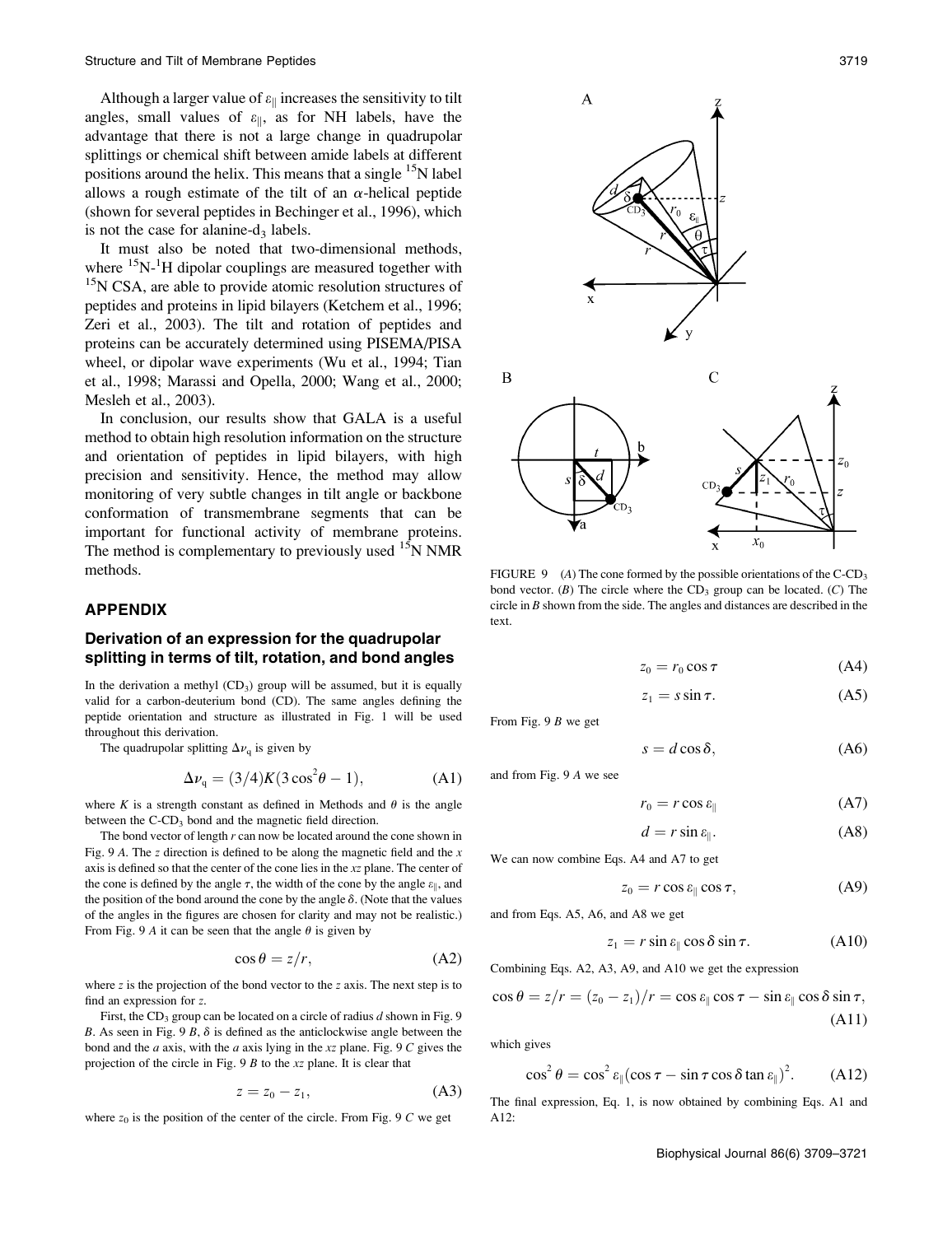$$
\Delta \nu_q = (3/4)K(3\cos^2 \varepsilon_{\parallel} (\cos \tau - \sin \tau \cos \delta \tan \varepsilon_{\parallel})^2 - 1).
$$
\n(A13)

This work was supported by the Dutch Organization for Scientific Research and by grant MCB9816063 from the U.S. National Science Foundation.

## **REFERENCES**

- Arkin, I. T., and A. T. Brunger. 1998. Statistical analysis of predicted transmembrane  $\alpha$ -helices. *Biochim. Biophys. Acta.* 1429:113-128.
- Bechinger, B., L. M. Gierasch, M. Montal, M. Zasloff, and S. J. Opella. 1996. Orientations of helical peptides in membrane bilayers by solidstate NMR spectroscopy. Solid State Nucl. Magn. Reson. 7:185–191.
- Caputo, G. A., and E. London. 2003. Cumulative effects of amino acid substitutions and hydrophobic mismatch upon the transmembrane stability and conformation of hydrophobic  $\alpha$ -helices. Biochemistry. 42:3275–3285.
- Davis, J. H. 1983. The description of membrane lipid conformation, order and dynamics by <sup>2</sup>H-NMR. Biochim. Biophys. Acta. 737:117-171.
- De Planque, M. R. R., B. B. Bonev, J. A. A. Demmers, D. V. Greathouse, R. E. Koeppe II, F. Separovic, A. Watts, and J. A. Killian. 2003. Interfacial anchor properties of tryptophan residues in transmembrane peptides can dominate over hydrophobic matching effects in peptidelipid interactions. Biochemistry. 42:5341–5348.
- De Planque, M. R. R., E. Goormaghtigh, D. V. Greathouse, R. E. Koeppe II, J. A. W. Kruijtzer, R. J. M. Liskamp, B. de Kruijff, and J. A. Killian. 2001. Sensitivity of single membrane-spanning  $\alpha$ -helical peptides to hydrophobic mismatch with a lipid bilayer: effects on backbone structure, orientation, and extent of membrane incorporation. Biochemistry. 40:5000–5010.
- De Planque, M. R. R., D. V. Greathouse, R. E. Koeppe II, H. Schäfer, D. Marsh, and J. A. Killian. 1998. Influence of lipid/peptide hydrophobic mismatch on the thickness of diacylphosphatidylcholine bilayers. A <sup>2</sup>H NMR and ESR study using designed transmembrane  $\alpha$ -helical peptides and gramicidin A. Biochemistry. 37:9333–9345.
- De Planque, M. R. R., and J. A. Killian. 2003. Protein-lipid interactions studied with designed transmembrane peptides: role of hydrophobic matching and interfacial anchoring. Mol. Membr. Biol. 20:271–284.
- De Planque, M. R. R., J. A. W. Kruijtzer, R. M. J. Liskamp, D. Marsh, D. V. Greathouse, R. E. Koeppe II, B. de Kruijff, and J. A. Killian. 1999. Different membrane anchoring positions of tryptophan and lysine in synthetic transmembrane  $\alpha$ -helical peptides. J. Biol. Chem. 274:20839-20846.
- Demmers, J. A. A., J. Haverkamp, A. J. R. Heck, R. E. Koeppe II, and J. A. Killian. 2000. Electrospray ionization mass spectrometry as a tool to analyze hydrogen/deuterium exchange kinetics of transmembrane peptides in lipid bilayers. Proc. Natl. Acad. Sci. USA. 97:3189–3194.
- Harzer, U., and B. Bechinger. 2000. Alignment of lysine-anchored membrane peptides under conditions of hydrophobic mismatch: A CD,  $15N$  and  $31P$  solid-state NMR spectroscopy investigation. Biochemistry. 39:13106–13114.
- Huschilt, J. C., B. M. Millman, and J. H. Davis. 1989. Orientation of alphahelical peptides in a lipid bilayer. Biochim. Biophys. Acta. 979:139–141.
- Jones, D. H., K. R. Barber, E. W. Van der Loo, and C. W. M. Grant. 1998. Epidermal growth factor receptor transmembrane domain: <sup>2</sup>H NMR implications for orientation and motion in a bilayer environment. Biochemistry. 37:16780–16787.
- Ketchem, R. R., K. C. Lee, S. Huo, and T. A. Cross. 1996. Macromolecular structural elucidation with solid-state NMR-derived orientational constraints. J. Biomol. NMR. 8:1–14.
- Killian, J. A. 1998. Hydrophobic mismatch between proteins and lipids in membranes. Biochim. Biophys. Acta. 1376:401–416.
- Killian, J. A., I. Salemink, M. R. R. De Planque, G. Lindblom, R. E. Koeppe II, and D. V. Greathouse. 1996. Induction of nonbilayer

structures in diacylphosphatidylcholine model membranes by transmembrane alpha-helical peptides: importance of hydrophobic mismatch and proposed role of tryptophans. Biochemistry. 35:1037–1045.

- Killian, J. A., M. J. Taylor, and R. E. Koeppe, Ii. 1992. Orientation of the valine-1 side chain of the gramicidin transmembrane channel and implications for channel functioning. A  ${}^{2}H$  NMR study. Biochemistry. 31:11283–11290.
- Kovacs, F. A., J. K. Denny, Z. Song, J. R. Quine, and T. A. Cross. 2000. Helix tilt of the M2 transmembrane peptide from Influenza A virus: an intrinsic property. J. Mol. Biol. 295:117–125.
- Landolt-Marticorena, C., K. A. Williams, C. M. Deber, and R. A. Reithmeier. 1993. Nonrandom distribution of amino acids in the transmembrane segments of human type I single span membrane proteins. J. Mol. Biol. 229:602–608.
- Liu, F., R. N. A. H. Lewis, R. S. Hodges, and R. N. McElhaney. 2001. A differential scanning calorimetric and <sup>31</sup>P NMR spectroscopic study of the effect of transmembrane  $\alpha$ -helical peptides on the lamellar-reversed hexagonal phase transition of phosphatidylethanolamine model membranes. Biochemistry. 40:760–768.
- Mall, S., R. Broadbridge, R. P. Sharma, J. M. East, and A. G. Lee. 2001. Self-association of model transmembrane  $\alpha$ -helices is modulated by lipid structure. Biochemistry. 40:12379–12386.
- Marassi, F. M., and S. J. Opella. 2000. A solid-state NMR index of helical membrane protein structure and topology. J. Magn. Reson. 144:150–155.
- Mesleh, M. F., S. Lee, G. Veglia, D. S. Thiriot, F. M. Maressi, and S. J. Opella. 2003. Dipolar waves map the structure and topology of helices in membrane proteins. J. Am. Chem. Soc. 125:8928–8935.
- Morein, S., R. E. Koeppe II, G. Lindblom, B. de Kruijff, and J. A. Killian. 2000. The effect of peptide/lipid hydrophobic mismatch on the phase behavior of model membranes mimicking the lipid composition in Escherichia coli membranes. Biophys. J. 78:2475–2485.
- Morrow, M. R., and C. W. Grant. 2000. The EGF receptor transmembrane domain: peptide-peptide interactions in fluid bilayer membranes. Biophys. J. 79:2024–2032.
- Nagle, J. F., and S. Tristram-Nagle. 2000. Lipid bilayer structure. Curr. Opin. Struct. Biol. 10:474–480.
- Park, S. H., A. A. Morse, A. A. Nevzorov, M. F. Mesleh, M. Oblatt-Montal, M. Montal, and S. J. Opella. 2003. Three-dimensional structure of the channel-forming trans-membrane domain of virus protein u (Vpu) from HIV-1. J. Mol. Biol. 333:409–424.
- Persson, S., J. A. Killian, and G. Lindblom. 1998. Molecular ordering of interfacially localized tryptophan analogs in ester- and ether-lipid bilayers studied by  ${}^{2}$ H-NMR. *Biophys. J.* 75:1365–1371.
- Rinia, H. A., R. A. Kirk, R. A. Demel, M. M. E. Snel, J. A. Killian, J. P. J. M. van der Eerden, and B. de Kruijff. 2000. Visualization of highly ordered striated domains induced by transmembrane peptides in supported phosphatidylcholine bilayers. Biochemistry. 39:5852–5858.
- Sharpe, S., K. R. Barber, C. W. M. Grant, D. Goodyear, and M. R. Morrow. 2002. Organization of model helical peptides in lipid bilayers: insight into the behavior of single-span protein transmembrane domains. Biophys. J. 83:345–358.
- Sharpe, S., C. W. Grant, K. R. Barber, J. Giusti, and M. R. Morrow. 2001. Structural implications of a Val  $\rightarrow$  Glu mutation in transmembrane peptides from the EGF receptor. Biophys. J. 81:3231–3239.
- Strandberg, E., S. Morein, D. T. S. Rijkers, R. M. J. Liskamp, P. C. A. Van der Wel, and J. A. Killian. 2002. Lipid dependence of membrane anchoring properties and snorkeling behavior of aromatic and charged residues in transmembrane peptides. Biochemistry. 41:7190–7198.
- Subczynski, W. K., M. Pasenkiewicz-Gierula, R. N. McElhaney, J. S. Hyde, and A. Kusumi. 2003. Molecular dynamics of 1-palmitoyl-2 oleoylphosphatidylcholine membranes containing transmembrane  $\alpha$ -helical peptides with alternating leucine and alanine residues. Biochemistry. 42:3939–3948.
- Tian, F., Z. Song, and T. A. Cross. 1998. Orientational constraints derived from hydrated powder samples by two-dimensional PISEMA. J. Magn. Reson. 135:227–231.